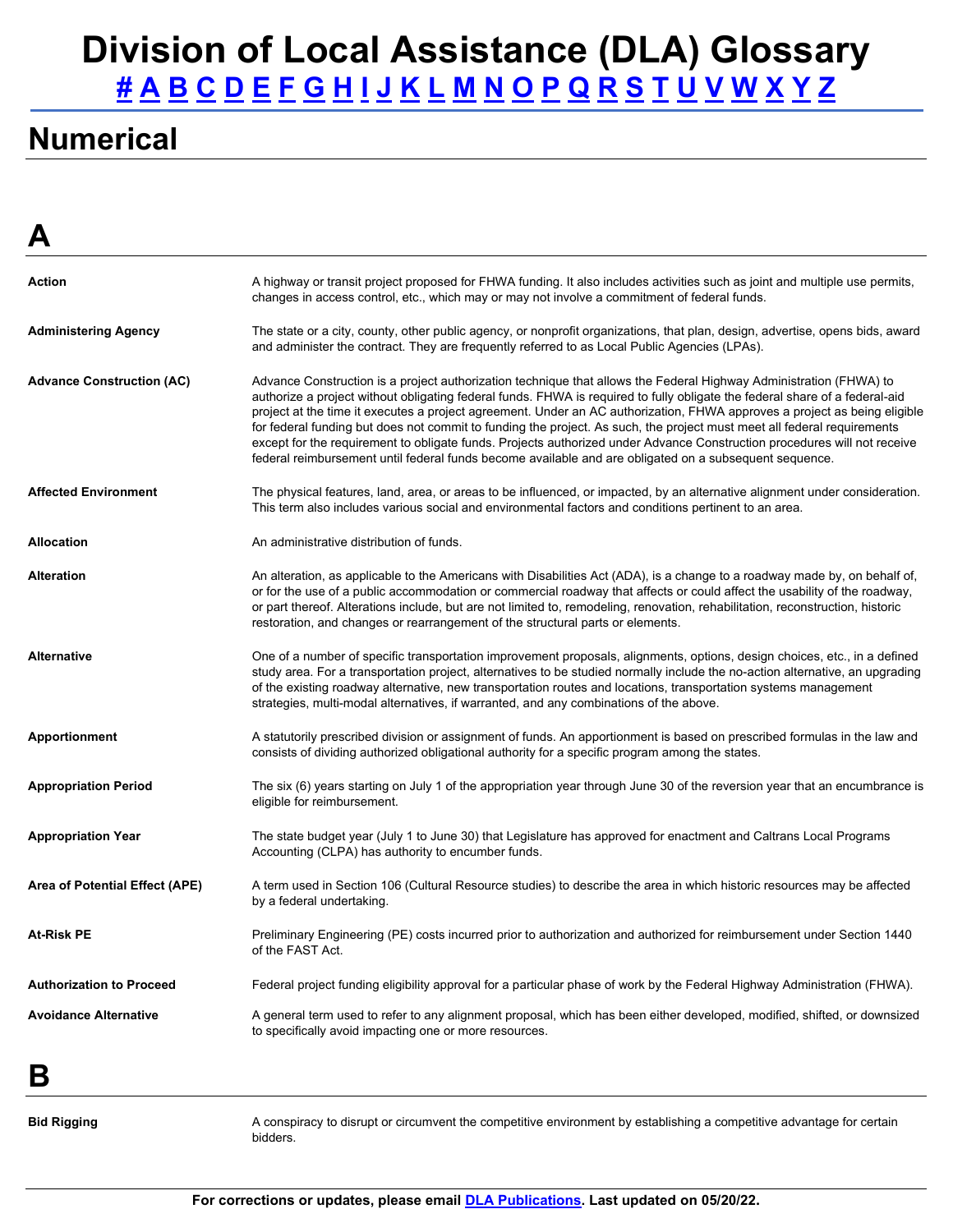# **Division of Local Assistance (DLA) Glossary**<br>
<u>#ABCDEFGHIJKLMNOPQRSTUVWXYZ</u><br>C [#](#page-0-0) [A](#page-0-1) [B](#page-0-2) [C](#page-1-0) [D](#page-2-0) [E](#page-2-1) [F](#page-2-2) [G](#page-4-0) [H](#page-4-1) [I](#page-4-2) [J](#page-4-3) [K](#page-4-4) [L](#page-4-5) [M](#page-5-0) [N](#page-5-1) [O](#page-6-0) [P](#page-6-1) [Q](#page-7-0) [R](#page-7-1) [S](#page-7-2) [T](#page-8-0) [U](#page-8-1) [V](#page-9-0) [W](#page-9-1) [X](#page-9-2) [Y](#page-9-3) Z

<span id="page-1-0"></span>

| <b>California Division Office (CADO)</b>                | The Federal Highway Administration (FHWA) state Division Office. The Division Offices are local field offices that provide<br>leadership, guidance, and direction to State Departments of Transportation in the project development and delivery of<br>transportation projects. Working collaboratively with State partners, FHWA Division Offices ensure that the nation's roads,<br>bridges and tunnels are safe and continue to support economic growth and environmental sustainability:<br>https://www.fhwa.dot.gov/about/field.cfm.                                                                                                         |
|---------------------------------------------------------|---------------------------------------------------------------------------------------------------------------------------------------------------------------------------------------------------------------------------------------------------------------------------------------------------------------------------------------------------------------------------------------------------------------------------------------------------------------------------------------------------------------------------------------------------------------------------------------------------------------------------------------------------|
| <b>California Environmental Quality Act (CEQA)</b>      |                                                                                                                                                                                                                                                                                                                                                                                                                                                                                                                                                                                                                                                   |
|                                                         | State environmental law requiring State and LPAs to consider the environmental impacts of their decisions when<br>approving public and private projects. LPAs are the CEQA lead agency for local agency transportation projects off the<br>SHS, but Caltrans is the CEQA lead agency for local agency transportation projects on the SHS unless otherwise<br>delegated.                                                                                                                                                                                                                                                                           |
| <b>Categorical Exclusion (CE)</b>                       | One of three (3) Classes of Action which prescribes the level of documentation required in the NEPA process. The CEs<br>are Class II Actions, which do not individually or cumulatively have a significant effect on the environment; therefore,<br>neither an EA, nor an EIS is required. Under NEPA Delegation, there are two means of categorically excluding a project:<br>1) Section 6004 Categorical Exclusions and 2) Section 6005 Categorical Exclusions.                                                                                                                                                                                 |
|                                                         | 6004 Categorical Exclusions: On June 7, 2007, Caltrans and FHWA entered into an MOU pursuant to Section<br>$\bullet$<br>6004 of the Safe, Accountable, Flexible, and Efficient Transportation Equity Act: A Legacy for Users<br>(SAFETEA-LU). Section 6004 MOU assigns to Caltrans authority and responsibility for CE determinations<br>under the 23 CFR 771.117(c) list and 23 CFR 771.117(d) list, plus those activities specifically listed in Appendix<br>A – Assigned Categories of Activities of the MOU.                                                                                                                                  |
|                                                         | 6005 Categorical Exclusions: On June 22, 2007, Caltrans and FHWA entered into an MOU pursuant to Section<br>$\bullet$<br>6005 of SAFETEA-LU. Under Section 6005 MOU, Caltrans assumes responsibility for CE determinations for<br>projects that are not on the c or d list or the Appendix A list, but for which a CE classification is appropriate<br>under 23 CFR 771.117 A and B. Under Section 6005 MOU, Caltrans was also assigned and assumed, the<br>USDOT Secretary's responsibilities for environmental review, interagency consultation, and other regulatory<br>compliance-related action pertaining to the review or approval of CEs. |
| <b>Categorical Exemption/Categorical Exclusion Form</b> | Joint state/local form used to document the applicable MOU under which the CE determination has been made.                                                                                                                                                                                                                                                                                                                                                                                                                                                                                                                                        |
| <b>Construction (CON)/Construction Engineering (CE)</b> | This phase includes the work of project advertising through construction, preparation of as-built plans, final estimates, and<br>payments. It includes all of the post-award activities necessary for the contracting agency to inspect, manage, and<br>oversee the construction of a federal-aid construction project. This phase must be authorized prior to advertising, and CE<br>must be separately identified in this authorization. Note: CE can include the cost of advertising and award preparation, but<br>only after the phase has been authorized.                                                                                   |
|                                                         | Construction Contract Specifications The directions, provisions, and requirements contained in the contract documents for a specific construction project.<br>Included are various proposal conditions, contract administration provisions, required construction methods, and technical<br>requirements for materials.                                                                                                                                                                                                                                                                                                                           |
| <b>Construction Phase</b>                               | The phase of the transportation project development process that involves the physical act of building by a contractor the<br>proposed project to all plans and specifications developed during final design.                                                                                                                                                                                                                                                                                                                                                                                                                                     |
| <b>Consultant</b>                                       | A private individual, corporation, or other business organization that may be selected to provide architectural, engineering,<br>environmental, or other related technical services for an LPA project.                                                                                                                                                                                                                                                                                                                                                                                                                                           |
| <b>Contingencies</b>                                    | An amount of funds usually a small percentage of the detail estimate, set aside for unforeseen items or quantities of work<br>not specified in the contract documents, but required to complete the project. The percentage used for contingencies<br>varies depending on the type and scope of work. Usually ten (10) percent but may be exceeded (with justification) if there<br>is a large amount of supplemental, but contingencies should always be at least five (5) percent.                                                                                                                                                              |
| <b>Contract Administration</b>                          | Includes advertising, opening bids, award, and execution of the contract; control of work and material; and making<br>payments to the contractor.                                                                                                                                                                                                                                                                                                                                                                                                                                                                                                 |
| <b>Contractor</b>                                       | The person or persons, firm, partnership, corporation, or combination thereof, who have entered into a contract with the<br>administering agency, as party or parties of the second part of his/her or their legal representatives.                                                                                                                                                                                                                                                                                                                                                                                                               |
| <b>Controlling Criteria</b>                             | The specific minimum criteria and controls contained in the design standards for highway projects that are considered of<br>primary importance for safety. Deviations from these controlling criteria require design decision approval (see LAPM<br>Chapter 11: Design Guidance).                                                                                                                                                                                                                                                                                                                                                                 |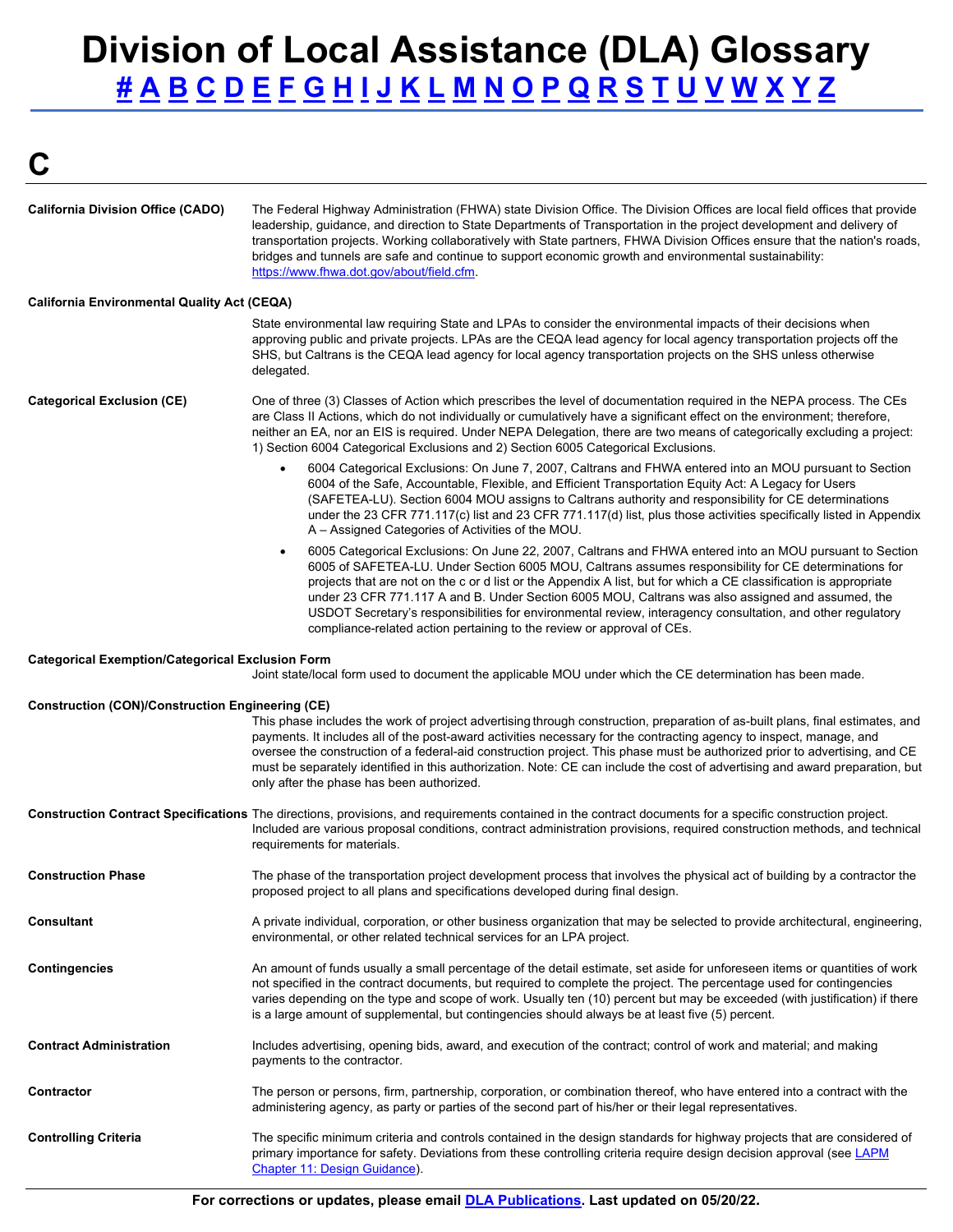#### **Cost Effectiveness/Public Interest Finding**

A written document outlining the basis for a proposed deviation from a standard procedure as required in Title 23 of the Code of Federal Regulations (CFR). The finding contains supporting documentation such as cost/benefit analysis, product compatibility, etc., and includes reasons that the proposed deviation is considered to be cost-effective or for the public's best interest.

**Cumulative Impact** Cumulative impact is the impact on the environment, which results from the incremental impact of the action when added to other past, present, and reasonably foreseeable future actions regardless of what agency (federal or non-federal) or person undertakes such other actions. Cumulative impacts can result from individually minor but collectively significant actions taking place over a period of time.

<span id="page-2-0"></span>**D** 

#### **Data Universal Numbering System (DUNS) Number**

|                                                  | A unique, non-indicative 9-digit identifier required for all federal grant applicants by the U.S. Office of Management and<br>Budget.                                                                                                                                                                                                                                                                                                                                                                                                                                                                                                                                                                                                                                                                                                                                                                                                     |
|--------------------------------------------------|-------------------------------------------------------------------------------------------------------------------------------------------------------------------------------------------------------------------------------------------------------------------------------------------------------------------------------------------------------------------------------------------------------------------------------------------------------------------------------------------------------------------------------------------------------------------------------------------------------------------------------------------------------------------------------------------------------------------------------------------------------------------------------------------------------------------------------------------------------------------------------------------------------------------------------------------|
| <b>Delegated Project</b>                         | A project under 23 USC 106(c) Assumption by States of Responsibilities of the Secretary (formerly State Authorized) in<br>which Caltrans has authority for all aspects of the project except those activities which may not be delegated by federal<br>law (requiring FHWA approval). Prior to September 2007 these projects were referred to as State-Authorized projects<br>defined by set criteria (rather than risk) such as non-Interstate 3R projects, Interstate construction projects under \$1<br>million, non-NHS projects, etc. Over 99% of Local Assistance projects are delegated in which Caltrans or the local agency<br>has approval authority for most project level activities.                                                                                                                                                                                                                                         |
| <b>Department of Transportation</b>              | Department of Transportation of the State of California, as created by law; also referred to as the Department, State or<br>Caltrans.                                                                                                                                                                                                                                                                                                                                                                                                                                                                                                                                                                                                                                                                                                                                                                                                     |
| <b>Design Decision</b>                           | A documented decision to use alternative highway design elements in place of applicable design guidance. Documented<br>alternative decisions to the applicable highway design guidance are documented and retained in project files.                                                                                                                                                                                                                                                                                                                                                                                                                                                                                                                                                                                                                                                                                                      |
| <b>Design Standards</b>                          | The established standards, specifications, procedures, guides and references listed herein that are acceptable for<br>application in the geometric and structural design of federal-aid projects (see LAPM Chapter 11: Design Guidance).                                                                                                                                                                                                                                                                                                                                                                                                                                                                                                                                                                                                                                                                                                  |
| <b>Direct Effects</b>                            | Effects caused by a given action and occurring at the same time and place; changes in noise levels, fill discharges in<br>wetlands, and changes in visual conditions are some examples of direct effects.                                                                                                                                                                                                                                                                                                                                                                                                                                                                                                                                                                                                                                                                                                                                 |
| <b>Disadvantaged Business Enterprise (DBE)</b>   | A for-profit small business concern that is at least 51 percent owned and controlled by one or more socially and<br>economically disadvantaged individuals. One or more such individuals must also control the management and daily<br>business operations. These individuals must be citizens (or lawfully admitted permanent residents) of the United States<br>and (1) any individual who a federal-aid recipient finds to be a socially and economically disadvantaged individual per 49<br>CFR 26 on a case-by-case basis, or (2) who are either Black Americans, Hispanic Americans, Native Americans, Asian-<br>Pacific Americans, Subcontinent Asian Americans (persons whose origin are from India, Pakistan, Bangladesh, Bhutan,<br>Maldives Islands, Nepal or Sri Lanka), Women, or any other group found to be socially and economically disadvantaged<br>as determined by the Small Business Administration (see 49 CFR 26). |
| <b>District</b>                                  | A subdivision of the Department organized to administer the affairs for a specific geographical area and for the Local<br>Public Agencies (LPAs) in that area: https://dot.ca.gov/caltrans-near-me.                                                                                                                                                                                                                                                                                                                                                                                                                                                                                                                                                                                                                                                                                                                                       |
| Division of Local Assistance (DLA)               | The office in Caltrans headquarters that is responsible for administering, managing, and implementing the federal-aid<br>highway and state local assistance programs.                                                                                                                                                                                                                                                                                                                                                                                                                                                                                                                                                                                                                                                                                                                                                                     |
| <b>District Local Assistance Engineer (DLAE)</b> | The individual in each district responsible for providing services and assistance to the Local Public Agencies (LPAs).                                                                                                                                                                                                                                                                                                                                                                                                                                                                                                                                                                                                                                                                                                                                                                                                                    |
|                                                  |                                                                                                                                                                                                                                                                                                                                                                                                                                                                                                                                                                                                                                                                                                                                                                                                                                                                                                                                           |
|                                                  |                                                                                                                                                                                                                                                                                                                                                                                                                                                                                                                                                                                                                                                                                                                                                                                                                                                                                                                                           |

<span id="page-2-2"></span><span id="page-2-1"></span>**E-76** 

Federal-aid program form titled Authorization to Proceed. It provides federal authorization to begin reimbursable work for a specific phase of work.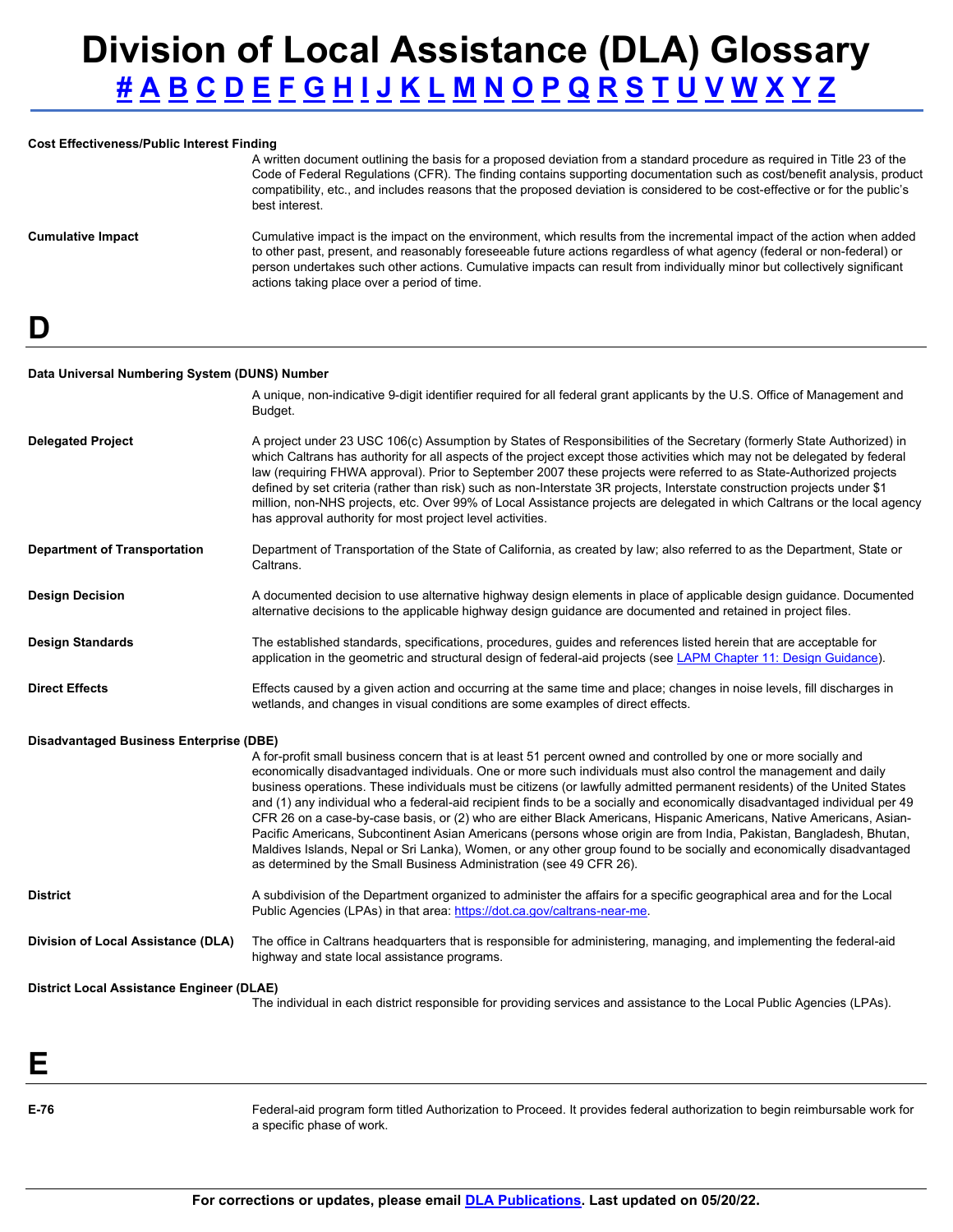| <b>Early Coordination</b>                       | Communication undertaken near the beginning of the transportation project development process to exchange information<br>and work cooperatively with agencies and the public in an effort to determine the type and scope of studies, the level of<br>analysis, and related study requirements.                                                                                                                                                                                                                                                                              |  |
|-------------------------------------------------|------------------------------------------------------------------------------------------------------------------------------------------------------------------------------------------------------------------------------------------------------------------------------------------------------------------------------------------------------------------------------------------------------------------------------------------------------------------------------------------------------------------------------------------------------------------------------|--|
| <b>Effects</b>                                  | Includes: (a) Direct effects that are caused by the action and occur at the same time and place, (b) Indirect effects that are<br>caused by the action and are later in time or farther removed in distance, but are still reasonably foreseeable. The terms<br>effect and impact are synonymous under NEPA. Effects include ecological, aesthetic, historic, cultural, economic, social,<br>or health, whether direct, indirect or cumulative.                                                                                                                              |  |
| <b>Encumber</b>                                 | To set aside a state budget allocation for future expense.                                                                                                                                                                                                                                                                                                                                                                                                                                                                                                                   |  |
| Encumbrance                                     | The commitment of funds based on an agreement that permits Caltrans to reimburse eligible costs for an approved phase<br>of a project.                                                                                                                                                                                                                                                                                                                                                                                                                                       |  |
| <b>Environment</b>                              | The complex of social, natural, and cultural condition, which are present in the physical surroundings.                                                                                                                                                                                                                                                                                                                                                                                                                                                                      |  |
| <b>Environmental Assessment (EA)</b>            | One of three (3) Classes of Action which prescribes the level of documentation required in the NEPA process. EAs are<br>Class III Actions in which the significance of the environmental impact is not clearly established. All actions that are not<br>Class I (EISs) or Class II (CEs) are Class III. Class III Actions require the preparation of an EA to determine the<br>appropriate environmental document required.                                                                                                                                                  |  |
| <b>Environmental Impact Statement (EIS)</b>     |                                                                                                                                                                                                                                                                                                                                                                                                                                                                                                                                                                              |  |
|                                                 | One of three (3) NEPA Classes of Action which prescribes the level of documentation required in the NEPA process. EISs<br>are Class I Actions. These are actions that significantly affect the environment and for which an EIS must be prepared.<br>Examples of Class I Actions include a highway project of four (4) or more lanes on a new location, and new construction<br>or extension of a separate roadway not located within an existing highway facility, etc.                                                                                                     |  |
| F                                               |                                                                                                                                                                                                                                                                                                                                                                                                                                                                                                                                                                              |  |
| Federal-aid                                     | Refers to federal funds provided for the development of surface transportation and administered by the FHWA. Generally,<br>these funds are derived from multi-year surface transportation acts, Title I Federal-aid Highways and other Titles. It also<br>includes FHWA administered funds from previous acts frequently titled Highway Acts.                                                                                                                                                                                                                                |  |
| <b>Federal Fiscal Year (FFY)</b>                | The accounting period for the federal budget. The Federal Fiscal Year (FFY) is from October 1 until September 30. The<br>FFY is designated by the calendar year in which it ends. For example, FFY 06 runs from October 1, 2005, until September<br>30, 2006.                                                                                                                                                                                                                                                                                                                |  |
| Federal Highway Administration (FHWA)           |                                                                                                                                                                                                                                                                                                                                                                                                                                                                                                                                                                              |  |
|                                                 | The federal agency responsible for administering the Federal-aid Highway Program.                                                                                                                                                                                                                                                                                                                                                                                                                                                                                            |  |
| <b>Field Review</b>                             | A general term to describe a site visit for the purpose of gathering or verifying data, defining scopes of work, performing<br>analyses, and making decisions for specific projects.                                                                                                                                                                                                                                                                                                                                                                                         |  |
| <b>Final Design Phase</b>                       | The phase of the transportation project development process, which involves the preparation of detailed, working<br>drawings, as well as specifications and estimates for approved transportation projects.                                                                                                                                                                                                                                                                                                                                                                  |  |
| <b>Final Invoice</b>                            | Invoice listing final cost incurred for a particular phase of the project, i.e., Preliminary Engineering, Construction<br>Engineering, Right of Way, or Construction. The District Local Assistance Engineer (DLAE) is required to verify project<br>completion and approve payment before forwarding the final invoice to Caltrans Local Programs Accounting (CLPA).                                                                                                                                                                                                        |  |
| <b>Finance Letter</b>                           | A document required by Caltrans Local Programs Accounting and submitted by the administering agency to Caltrans with<br>information required as backup for the federal-aid/state project agreement.                                                                                                                                                                                                                                                                                                                                                                          |  |
| <b>Finding of No Significant Impact (FONSI)</b> |                                                                                                                                                                                                                                                                                                                                                                                                                                                                                                                                                                              |  |
|                                                 | A document by a federal agency that briefly presents the reasons why an action will not have a significant effect on the<br>environment and for which an environmental impact statement, therefore, will not be prepared.                                                                                                                                                                                                                                                                                                                                                    |  |
|                                                 | <b>Federal Statewide Transportation Improvement Program (FSTIP)</b>                                                                                                                                                                                                                                                                                                                                                                                                                                                                                                          |  |
|                                                 | Federal Statewide Transportation Improvement Program, a four (4)-year list of all state and local transportation projects<br>proposed for federal surface transportation funding with the state. This is developed by Caltrans with cooperation of the<br>Metropolitan Planning Organizations (MPOs) and in consultation with the local non-urbanized government. The FSTIP<br>includes the FTIPs, which are incorporated by reference and other rural federally funded projects. The FSTIP, including<br>incorporated FTIPs, is only valid for use after FHWA/FTA approval. |  |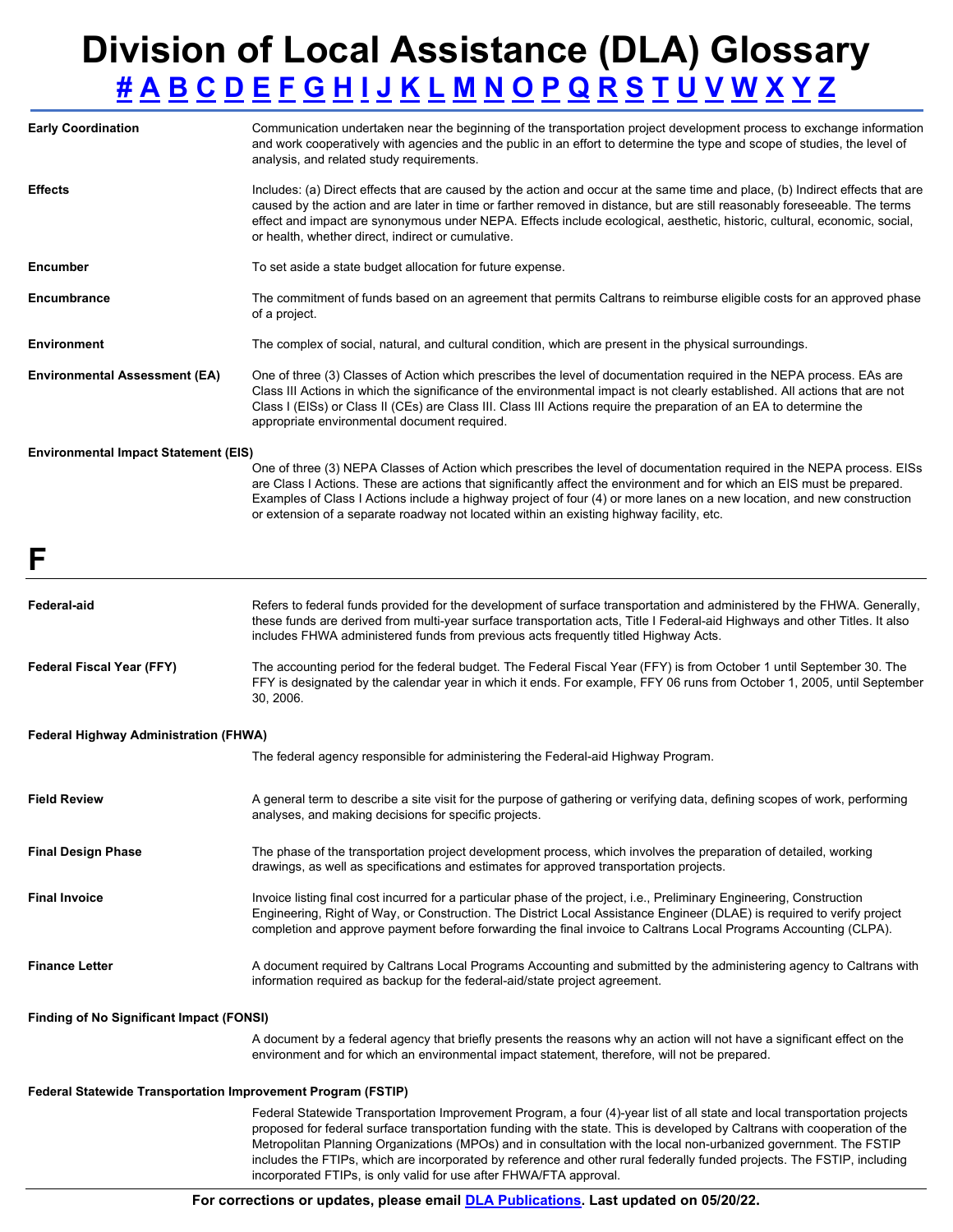#### **Federal Transportation Improvement Program (FTIP)**

Federal Transportation Improvement Program, a four (4)-year list of all transportation projects proposed for federal surface transportation funding within the planning area of one of the 18 Metropolitan Planning Organizations (MPOs) in the State. These are only valid for reference when incorporated into the FSTIP and approved by FHWA/FTA.

```
Federal Transit Administration (FTA) The federal agency responsible for administering the Federal Transit Program.
```
**Fully Funded** As related to the NEPA document, projects must be fully funded and shown in the applicable FTIP/RTP before Caltrans can approve the related NEPA document. Partial funding of a project may get their Preliminary Engineering (PE) started but the environmental NEPA document is not approvable without the total funding.

### <span id="page-4-0"></span>**G**

<span id="page-4-1"></span>**H** 

<span id="page-4-2"></span>**I** 

| <b>Impacts</b>             | A term to describe the positive or negative effects upon the natural or human environment as a result of a specific project<br>or projects.                                                                               |
|----------------------------|---------------------------------------------------------------------------------------------------------------------------------------------------------------------------------------------------------------------------|
| <b>Independent Utility</b> | The ability of a transportation improvement to be usable and be a reasonable expenditure even if no additional<br>transportation improvements in the area are made.                                                       |
| <b>Indirect Effects</b>    | Effects caused by a given action, occurring later in time, or farther removed in distance, but which are reasonably<br>foreseeable. Induced changes to land use patterns, population density or growth rate are examples. |
| Invoice                    | A detailed list of expenditures that an administering agency requests reimbursement for with federal funds, pursuant to the<br>Local Agency-State Agreement (see LAPM Chapter 5: Invoicing).                              |

### <span id="page-4-4"></span>**K**

<span id="page-4-3"></span>**J** 

<span id="page-4-5"></span>

| Level-of-Service (LOS)         | Also known as Traffic Service. LOS is a qualitative measure describing operational conditions within a traffic stream. LOS<br>is based on service measures such as speed and travel time, freedom to maneuver, traffic interruptions, comfort and<br>convenience. LOS is also affected by conditions such as number of access points, lane width, number of lanes, and<br>percentage of large vehicles. Six (6) levels of service are defined by letter designations from A to F with LOS A<br>representing the best operating conditions, and LOS F the worst. |
|--------------------------------|-----------------------------------------------------------------------------------------------------------------------------------------------------------------------------------------------------------------------------------------------------------------------------------------------------------------------------------------------------------------------------------------------------------------------------------------------------------------------------------------------------------------------------------------------------------------|
| Local Agency - State Agreement | Agreement between the State and LPA (see LAPM Chapter 4: Agreements for more detail). Generally refers to the Master<br>Agreement and all supplemental agreements (Program Supplements) to the Master Agreements. These agreements are<br>required for the State to provide reimbursement to the LPA for all federal-aid projects.                                                                                                                                                                                                                              |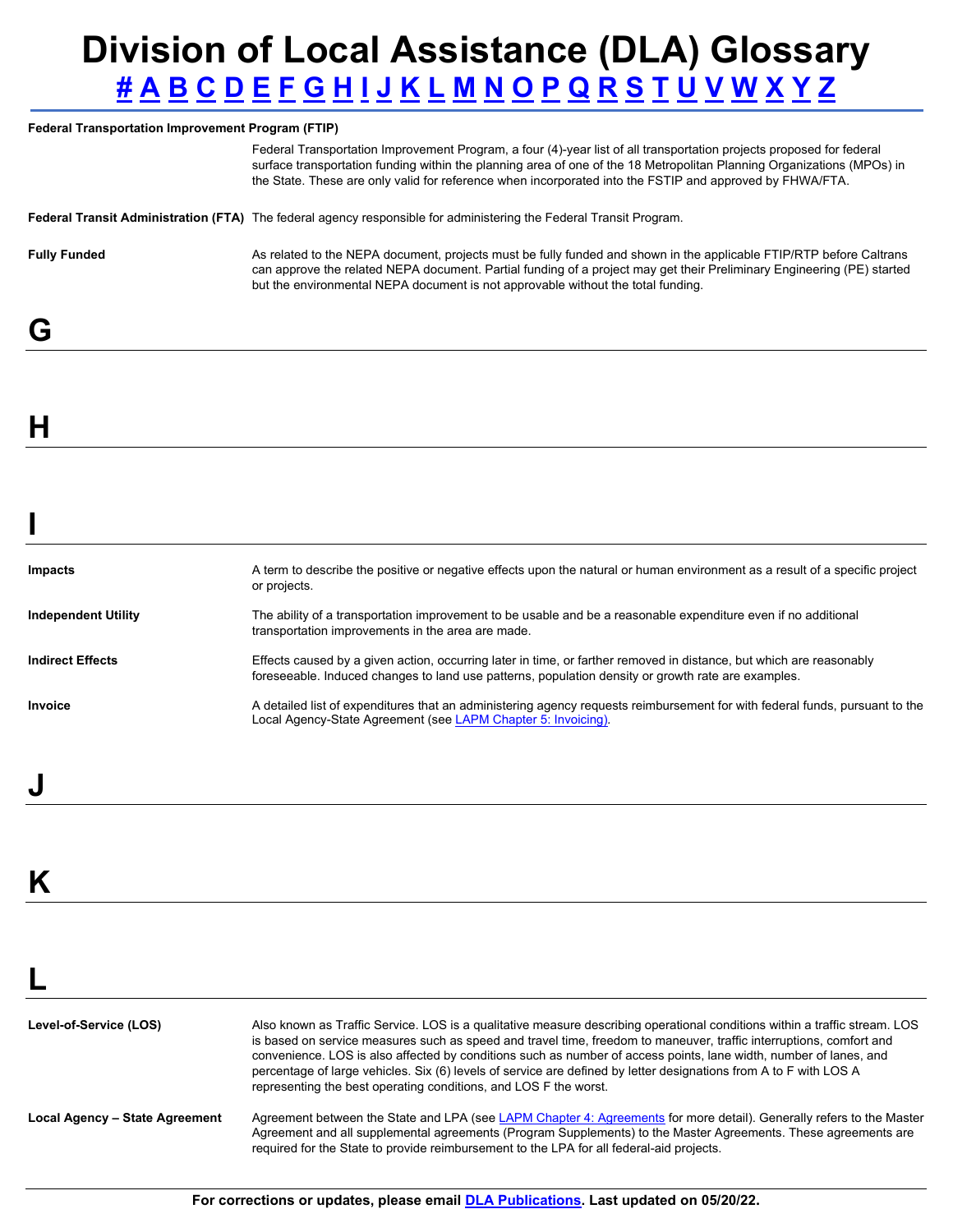### **Local Assistance Procedures Manual (LAPM)**

The Local Assistance Procedures Manual describes the processes, procedures, documents, authorization, approvals and certifications which are required in order to received federal-aid and/or state funds for many types of local transportation projects.

#### **Local Assistance Program Guidelines (LAPG)**

| Locode                          | Numeric identifier for each local agency or administering agency (assigned by the Division of Local Assistance).                                                                                                                                    |
|---------------------------------|-----------------------------------------------------------------------------------------------------------------------------------------------------------------------------------------------------------------------------------------------------|
| Local Public Agency (LPA)       | A California City, county, tribal government or other local public agency. In many instances this term is used loosely to<br>include nonprofit organizations.                                                                                       |
| Local Programs Procedures (LPP) | Documents used for deployment of new procedures and policies between annual updates of Local Assistance manual,<br>quidelines and programs. Each procedure is numbered according to calendar year and order in which released.                      |
| <b>Local Assistance Project</b> | A local surface transportation project funded with federal and/or state funds for the operation, maintenance, and<br>acquisition or development of facilities or land, provided the local entity retains ownership after completion of the project. |
|                                 | The Local Assistance Program Guidelines manual provides local project sponsors with a complete description of the<br>federal and state programs available for financing local public transportation related facilities.                             |

<span id="page-5-0"></span>**M** 

| <b>Major Project</b>       | Defined as a project with a total estimated cost of \$500 million or more that is receiving Federal financial assistance.<br>FHWA also has the discretion to designate a project with a total cost of less than \$500 million as a Major Project.                                           |  |  |
|----------------------------|---------------------------------------------------------------------------------------------------------------------------------------------------------------------------------------------------------------------------------------------------------------------------------------------|--|--|
|                            | <b>Metropolitan Planning Organization (MPO)</b>                                                                                                                                                                                                                                             |  |  |
|                            | Federally mandated regional organizations responsible for comprehensive transportation planning and programming in<br>urbanized areas. Work products include the Transportation Plan, the Transportation Improvement Program, and the<br>Unified Planning Work Program.                     |  |  |
| <b>Mitigation Measures</b> | Specific design commitments made during the environmental evaluation and study process, which serve to moderate or<br>lessen impacts deriving from the proposed action. In accordance with CEQ, mitigation includes avoidance, minimization,<br>rectification, reduction, and compensation. |  |  |

### <span id="page-5-1"></span>**N**

#### **National Environmental Policy Act (NEPA)**

|                                      | Federal environmental law requiring federal agencies to consider the environmental impacts of their actions, evaluate<br>least damaging alternatives, and ensure decisions are made in the public's best interest based on a balanced<br>consideration of the need for safe and efficient transportation.                                                                                           |
|--------------------------------------|-----------------------------------------------------------------------------------------------------------------------------------------------------------------------------------------------------------------------------------------------------------------------------------------------------------------------------------------------------------------------------------------------------|
| <b>National Highway System (NHS)</b> | A specially designated highway system established by the Intermodal Surface Transportation and Efficiency Act of 1991<br>and adopted by the United States Congress. "Enhanced NHS" refers to the roads expanded or enhanced by MAP-21;<br>Section 1104 of MAP-21 added to the NHS those roads that were at the time functionally classified as principal arterials,<br>but not yet part of the NHS. |
| <b>No Action</b>                     | An alternative that is used as the basis to measure the impacts and benefits of the preferred alternative(s) in an<br>Environmental Assessment or EIS. The No Action alternative consists of the existing conditions on the roadway, plus any<br>safety or maintenance improvements, which have been identified in the Caltrans five (5)-Year Transportation<br>Improvement Program.                |
| <b>No-Build Alternative</b>          | Normally includes short-term, minor restoration types of activities (e.g., safety and maintenance improvements) that<br>maintain continuing operation of an existing facility. The no-build alternative serves as a baseline for the comparison of<br>other alternatives.                                                                                                                           |
| Notice of Intent (NOI)               | A notice published in the Federal Register that an EIS will be prepared and considered. The notice must briefly describe<br>the proposed action and possible alternatives, describe the agency's proposed scoping process including whether, when,                                                                                                                                                  |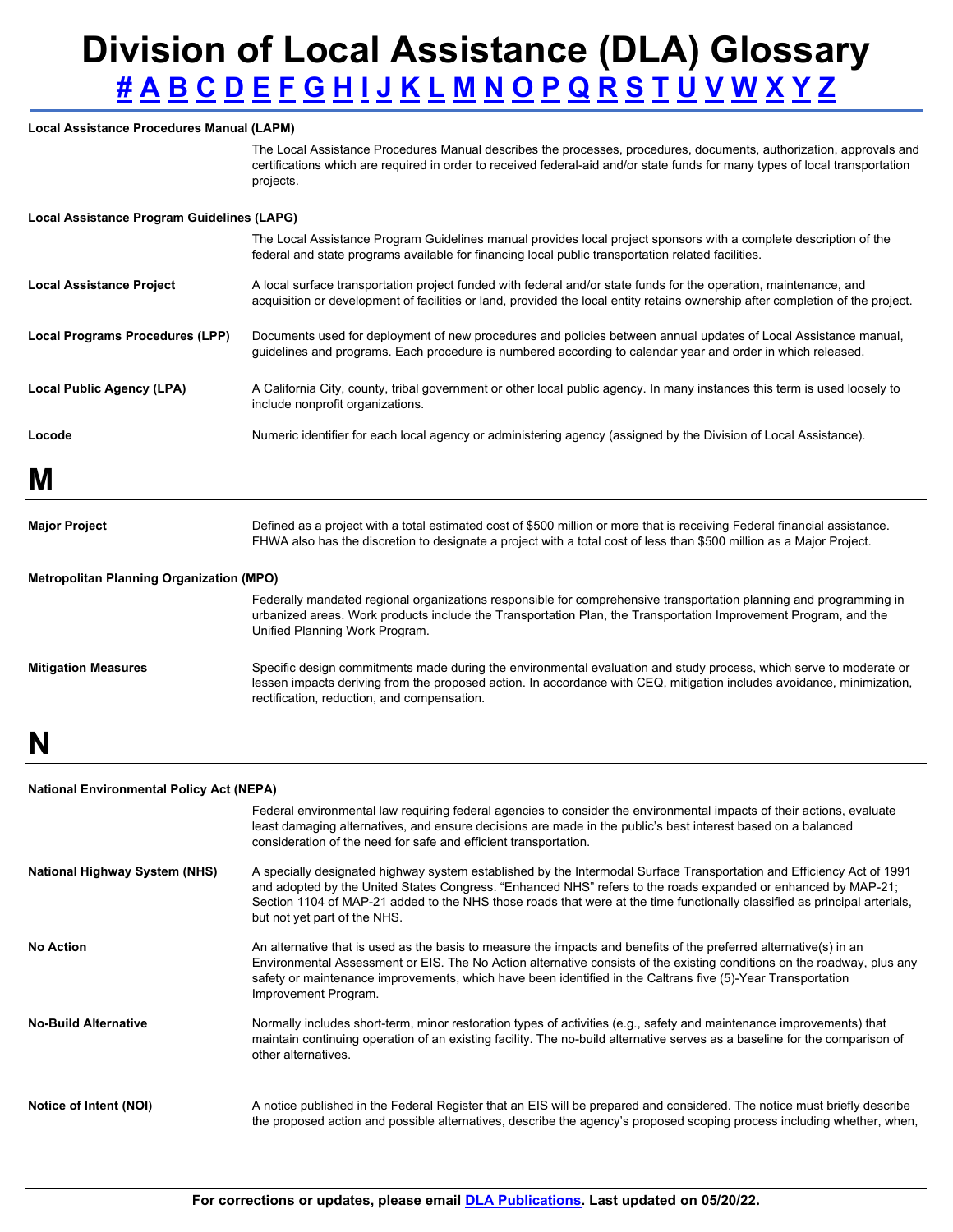answer questions about the proposed action and the EIS. and where any scoping meetings will be held, and state the name and address of a person within the agency who can

<span id="page-6-1"></span><span id="page-6-0"></span>

| O                                |                                                                                                                                                              |
|----------------------------------|--------------------------------------------------------------------------------------------------------------------------------------------------------------|
| Obligation                       | The federal government's legal commitment (promise) to pay or reimburse the states or other entities for the federal share<br>of a project's eligible costs. |
| <b>Obligation Authority (OA)</b> | Total amount of federal funds that may be obligated in a FFY.                                                                                                |
| <b>Overall Work Plan (OWP)</b>   | The OWP is the MPO/RTPA's transportation planning structure/plan for the state fiscal year, July 1 through June 30.                                          |

| Ρ                                   |                                                                                                                                                                                                                                                                                                                                                                                                                                                                                                                                                                                                                                                                                                                                                                                                                                                                                                                                                                                                                                                                                                                   |
|-------------------------------------|-------------------------------------------------------------------------------------------------------------------------------------------------------------------------------------------------------------------------------------------------------------------------------------------------------------------------------------------------------------------------------------------------------------------------------------------------------------------------------------------------------------------------------------------------------------------------------------------------------------------------------------------------------------------------------------------------------------------------------------------------------------------------------------------------------------------------------------------------------------------------------------------------------------------------------------------------------------------------------------------------------------------------------------------------------------------------------------------------------------------|
| Permit                              | Written permission given by a governmental agency to take certain action during specific steps of the transportation<br>project development process. Permits may include permission for any construction, excavation, depositing of material, or<br>other work in navigable waters (Corps of Engineers), permission required for the discharge of dredged, or fill material into<br>waters of the United States (Corps of Engineers), and permission to construct bridges, causeways, and drawbridges in<br>navigable waters (U.S. Coast Guard). A permit may also refer to certain other clearances or certifications such as a<br>clearance from the Federal Aviation Administration for proposed highway construction in the vicinity of public use and<br>military airports, and water quality certifications for the licensing of an action that would result in a discharge into regulated<br>waters. These approvals, plus certain others relating to solid waste management, underground storage tanks, coastal<br>zone areas, etc., involve approvals and documentation commonly referred to as permits. |
| <b>Phase</b>                        | For the purposes of federal-aid authorization, the development of a project is broken into stages or phases: Preliminary<br>Engineering, Right of Way and Construction. Each of these phases must be individually authorized, usually at different<br>times in the development of a project.                                                                                                                                                                                                                                                                                                                                                                                                                                                                                                                                                                                                                                                                                                                                                                                                                      |
| <b>Preliminary Engineering (PE)</b> | This phase includes all project initiation and development activities undertaken after its inclusion in the approved FSTIP<br>through the completion of PS&E. It may include preliminary Right of Way engineering and investigations necessary to<br>complete the NEPA document.                                                                                                                                                                                                                                                                                                                                                                                                                                                                                                                                                                                                                                                                                                                                                                                                                                  |
| Prequalification                    | AASHTO defines prequalification as a means of predetermining job experience and work capacity and to identify<br>individuals and organizations from which the agency may accept a bid. AASHTO also has encouraged the use of<br>prequalification procedures in its 1981 Suggested Guidelines for Strengthening Bidding and Contract Procedures.<br>Prequalification should not be used to restrict or discourage other responsible bidders from submitting bids.                                                                                                                                                                                                                                                                                                                                                                                                                                                                                                                                                                                                                                                  |
| <b>Preventive Maintenance</b>       | Roadway activities that include but are not limited to joint and shoulder rehabilitation, heater re-mix, seal coats, corrective<br>grinding of Portland Cement Concrete (PCC) pavement, and restoration of drainage systems.                                                                                                                                                                                                                                                                                                                                                                                                                                                                                                                                                                                                                                                                                                                                                                                                                                                                                      |
| <b>Progress Invoice</b>             | Periodic billing invoice by local/regional agencies for reimbursement of costs on on-going contracts.                                                                                                                                                                                                                                                                                                                                                                                                                                                                                                                                                                                                                                                                                                                                                                                                                                                                                                                                                                                                             |
| <b>Project Development</b>          | The overall process of advancing a transportation project from concept to implementation. Project development typically<br>encompasses environmental and engineering tasks including planning, location, preliminary design, final design, and<br>construction.                                                                                                                                                                                                                                                                                                                                                                                                                                                                                                                                                                                                                                                                                                                                                                                                                                                   |
| <b>Project End Date (PED)</b>       | The PED is defined as the date after which no additional costs may be incurred for a project. The PED is calculated by<br>adding twelve (12) months to the estimated date of completing work for the phase of work requesting authorization.                                                                                                                                                                                                                                                                                                                                                                                                                                                                                                                                                                                                                                                                                                                                                                                                                                                                      |
| <b>Project Need</b>                 | A detailed explanation of the specific transportation problems or deficiencies, which have generated the search for<br>improvements. It should refer to technical information, as necessary, such as measures of traffic efficiency, or demand<br>(origin-destination patterns, modal links, queue lengths, motorist delays, level of service, etc.), and other goals (economic<br>development, safety improvement, legislative directives, etc.). Much of this information should be generated by the<br>transportation planning process at a very early stage. The explanation of need should be a problem statement discussion,<br>not a solution oriented discussion.                                                                                                                                                                                                                                                                                                                                                                                                                                         |
| <b>Project Purpose</b>              | A broad statement of the overall intended objective to be achieved by a proposed transportation facility. Normally, the<br>purpose can be defined in just a few sentences. For instance, it may address expanded capacity in a given transportation<br>corridor to facilitate the safe and efficient movement of people and goods, or improved access to a given area or<br>community.                                                                                                                                                                                                                                                                                                                                                                                                                                                                                                                                                                                                                                                                                                                            |
| <b>Public Hearing</b>               | A meeting designed to afford the public the fullest opportunity to express opinions on a transportation project. A verbatim<br>record (transcript) of the proceedings is made part of the project record.                                                                                                                                                                                                                                                                                                                                                                                                                                                                                                                                                                                                                                                                                                                                                                                                                                                                                                         |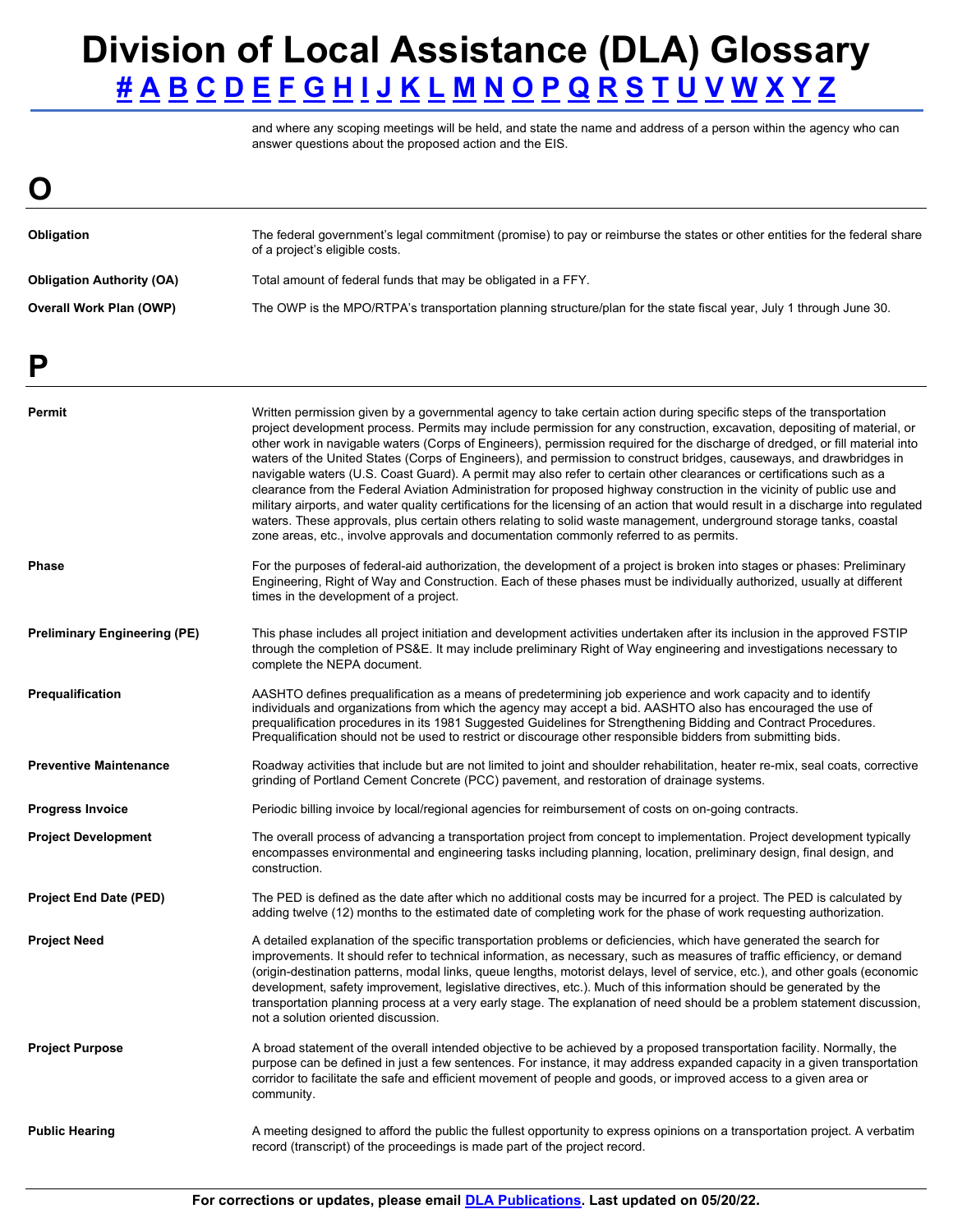### **Division of Local Assistance (DLA) Glossary [#](#page-0-0) [A](#page-0-1) [B](#page-0-2) [C](#page-1-0) [D](#page-2-0) [E](#page-2-1) [F](#page-2-2) [G](#page-4-0) [H](#page-4-1) [I](#page-4-2) [J](#page-4-3) [K](#page-4-4) [L](#page-4-5) [M](#page-5-0) [N](#page-5-1) [O](#page-6-0) [P](#page-6-1) [Q](#page-7-0) [R](#page-7-1) [S](#page-7-2) [T](#page-8-0) [U](#page-8-1) [V](#page-9-0) [W](#page-9-1) [X](#page-9-2) [Y](#page-9-3) [Z](#page-9-4)**

Public Involvement **These activities, which present information** to the public, seek public comments and serve to ensure consideration of public opinion. Public Meeting **An announced meeting conducted by transportation officials designed to facilitate participation in the decision-making** process, and to assist the public in gaining an informed view of a proposed project at any level of the transportation project development process. Also, such a gathering may be referred to as a public information meeting.

<span id="page-7-0"></span>**Q** 

<span id="page-7-1"></span>**R** 

| <b>Record of Decision (ROD)</b>            | The ROD documents the Secretary of Transportation's decision to approve the Preferred Alternative as described in the<br>Environmental Impact Statement (EIS).                                                                                                                                                                                                                                                                                                                                                                                                                                      |
|--------------------------------------------|-----------------------------------------------------------------------------------------------------------------------------------------------------------------------------------------------------------------------------------------------------------------------------------------------------------------------------------------------------------------------------------------------------------------------------------------------------------------------------------------------------------------------------------------------------------------------------------------------------|
| <b>Record Retention</b>                    | Project records must be kept for at least 3 years after FHWA's final payment of the final voucher per 2 CFR 200.333.                                                                                                                                                                                                                                                                                                                                                                                                                                                                                |
| <b>Report of Expenditures</b>              | Collectively refers to the following report documents but not limited to: Federal-Aid Final Invoice, Change Order Summary,<br>Final-Report Utilization Disadvantage Business Enterprise (DBE) and First-Tier Subcontractors, Materials Certificate. See<br><b>LAPM Chapter 17: Project Completion.</b>                                                                                                                                                                                                                                                                                              |
| <b>Resident Engineer (RE)</b>              | A qualified engineer who is empowered to administer the construction contract. Pursuant to California professional<br>engineering licensing requirements, the resident engineer may be unlicensed provided their work is performed under the<br>review of a licensed engineer.                                                                                                                                                                                                                                                                                                                      |
| <b>Responsible Charge</b>                  | A full time, public employee of the local agency qualified to ensure that the work delivered under contract is complete,<br>accurate, and consistent with the terms, conditions, and specifications of the contract must be in responsible charge of<br>each contract or project. The regulation is silent about engineering credentials. Thus, the person in "responsible charge"<br>of local agency administered projects need not be an engineer. This requirement applies even when consultants are<br>providing construction engineering services. Ref: 8-4-2011 FHWA Memo Responsible Charge. |
| <b>Reversion Date</b>                      | The last day that Caltrans may legally reimburse an encumbrance per state statute.                                                                                                                                                                                                                                                                                                                                                                                                                                                                                                                  |
| Right of Way (R/W)                         | This phase includes the work necessary to appraise and acquire project right of way, relocate individuals or businesses,<br>and revise or relocate utilities.                                                                                                                                                                                                                                                                                                                                                                                                                                       |
| S                                          |                                                                                                                                                                                                                                                                                                                                                                                                                                                                                                                                                                                                     |
| <b>Streets and Highways Code (S&amp;H)</b> | California Streets and Highways Code, this code contains many of the laws governing funding and development of local<br>streets and roads projects.                                                                                                                                                                                                                                                                                                                                                                                                                                                 |
| Scope                                      | Scope consists of the range of actions, alternatives, and impacts to be considered in a NEPA document.                                                                                                                                                                                                                                                                                                                                                                                                                                                                                              |
| Scope of Work (SOW)                        | A detailed description of tasks is prepared in advance of engineering and environmental work to explicitly define the<br>contents of studies.                                                                                                                                                                                                                                                                                                                                                                                                                                                       |
| Section 4(f)                               | Section 4(f) of the U.S. Department of Transportation Act of 1966 permits the use of land for a federally-funded<br>transportation project from a significant publicly owned park, recreation area, wildlife or waterfowl refuge, or historic site<br>when it has been determined that: (1) there are no feasible and prudent alternatives to such use, and (2) the project<br>includes all possible planning to minimize harm to the property                                                                                                                                                      |

<span id="page-7-2"></span>**Significant Impacts Significantly**  Any number of social, environmental, or economic effects, or influences which may be brought about as a result of the implementation of a transportation improvement. Significant impacts may include effects, which are direct, secondary, or cumulative. The term significant is used and interpreted by the FHWA in determining which type of NEPA document is appropriate. Categorical exclusions are those actions which do not involve significant effects. Environmental Impact Statement (EIS) projects in most cases can and do involve significant impacts. As used in NEPA requires consideration of both context and intensity. Context means that the significance of an action must be analyzed in several contexts such as society as a whole (human, national), the affected region, the affected interests, and the locality. Intensity refers to the severity of the impact.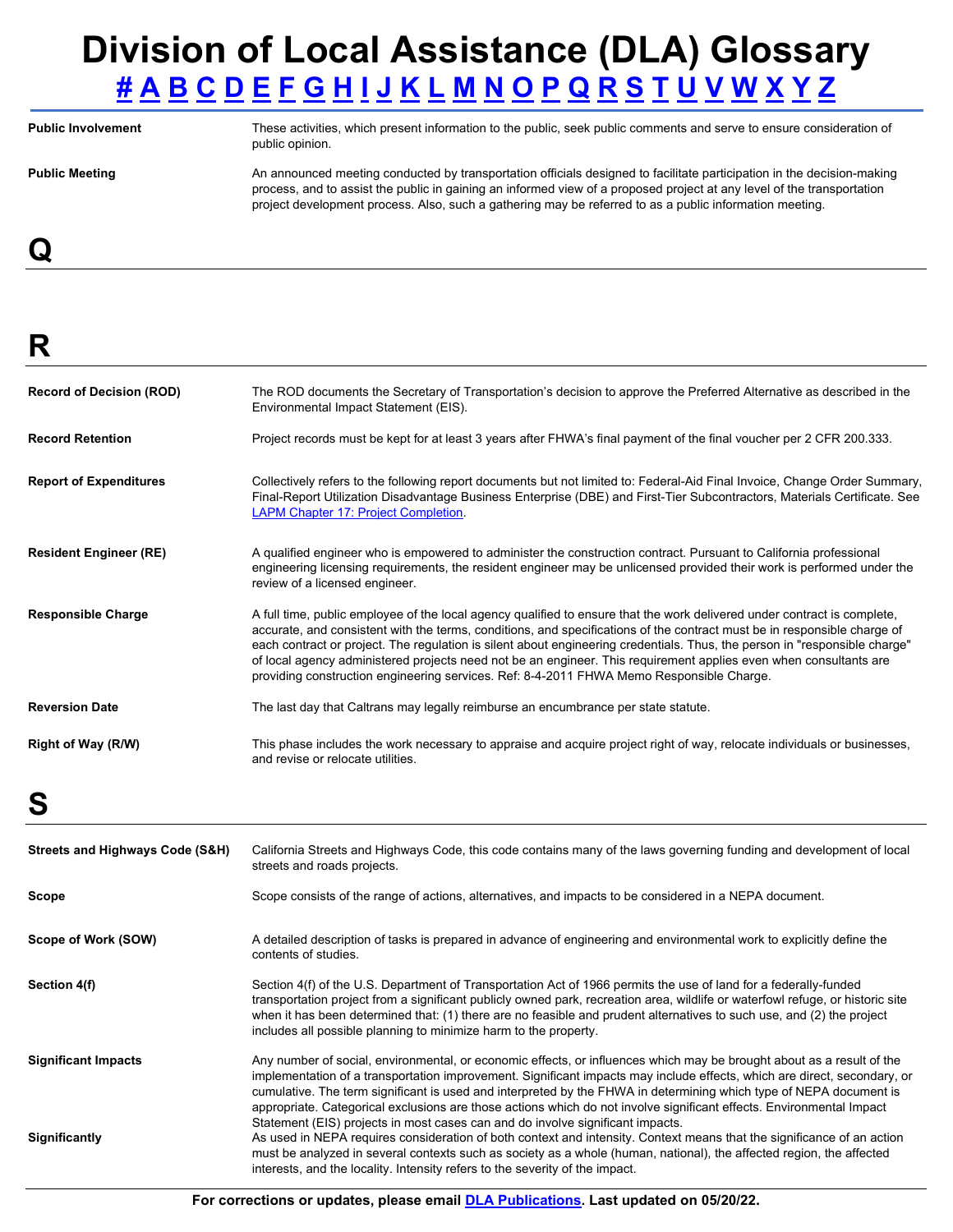| <b>Specifications</b>                           | The directions, provisions, and requirements contained in the contract documents for a specific construction project.<br>Included are various proposal conditions, contract administration provisions, required construction methods, and technical<br>requirements for materials.                                                                                                                                                                                                                                           |  |  |  |  |  |
|-------------------------------------------------|------------------------------------------------------------------------------------------------------------------------------------------------------------------------------------------------------------------------------------------------------------------------------------------------------------------------------------------------------------------------------------------------------------------------------------------------------------------------------------------------------------------------------|--|--|--|--|--|
| <b>Standard Plans</b>                           | A collection of plan details developed for use as a reference for construction contract documents. Included are standard<br>abbreviations, symbols, design notes, design conditions and data, construction details, specifications, layouts, and<br>measurement and payment details.                                                                                                                                                                                                                                         |  |  |  |  |  |
| <b>Standard Specifications</b>                  | A published document that contains commonly used specifications developed for use as a reference for construction<br>contract documents. Note: In this manual, current Caltrans Standard Specifications is understood to mean Caltrans<br>Standard Specifications inclusive of all current revisions, amendments, and standard special provisions, unless otherwise<br>stated.                                                                                                                                               |  |  |  |  |  |
| <b>State Budget Authority</b>                   | The state budget year and its period of reimbursement that is assigned to a particular state or federal encumbrance. State<br>budget authority must be applied to all state and federal funds that are passed-through Caltrans to be eligible for<br>reimbursement.                                                                                                                                                                                                                                                          |  |  |  |  |  |
| <b>State Funds</b>                              | As used in this manual, includes the state funds provided to local agencies for specific transportation projects and<br>programs administered by the DLA. State funds are currently provided for the following projects: Bicycle Transportation<br>Account, Proposition 116 Bicycle Program, Environmental Enhancement and Mitigation (EEM), Federal Apportionment<br>Exchange, State Match programs, Proposition 1B Bond Program, and State Transportation Improvement Program. The<br>LAPG further defines these programs. |  |  |  |  |  |
| <b>Stewardship Agreement</b>                    | A signed agreement between the FHWA and Caltrans defining the extent to which Caltrans and FHWA have project<br>approval and oversight responsibilities.                                                                                                                                                                                                                                                                                                                                                                     |  |  |  |  |  |
| State Transportation Improvement Program (STIP) |                                                                                                                                                                                                                                                                                                                                                                                                                                                                                                                              |  |  |  |  |  |
|                                                 | A five (5)-year list of projects proposed in RTIPs and the Proposed STIP that are approved and adopted by the California<br>Transportation Commission (CTC).                                                                                                                                                                                                                                                                                                                                                                 |  |  |  |  |  |
| <b>Study Area</b>                               | An identified amount of land or topography, selected, and defined at the outset of engineering, or environmental<br>evaluations, which are sufficiently adequate in size to fully identify, analyze, document impacts and effects for proposed<br>projects within its boundaries.                                                                                                                                                                                                                                            |  |  |  |  |  |
| <b>Supplemental Work</b>                        | Work that is anticipated but because of its uncertainty, cannot be included as a contract item e.g., additional staking, utility<br>work, etc. If supplemental work is determined to be needed, a change order is required to include it in the contract. This<br>work should normally be part of the contingencies.                                                                                                                                                                                                         |  |  |  |  |  |
| <b>Surety</b>                                   | A security against loss or damage or for the fulfillment of contract obligation, bond.                                                                                                                                                                                                                                                                                                                                                                                                                                       |  |  |  |  |  |
|                                                 |                                                                                                                                                                                                                                                                                                                                                                                                                                                                                                                              |  |  |  |  |  |

#### <span id="page-8-0"></span>**Transportation Project Development Process**

An interactive, multi-phase series of activities typically spanning a period of years which involve comprehensive planning, prioritization, detailed engineering and environmental studies, and agency and public involvement which lead to the selection, design, and construction of identified transportation improvements.

- 23 USC -The section (Title 23) of the United States Code containing laws relating to highways.
- 23 CFR -The section (Title 23) of the Code of Federal Regulations containing regulations (general and permanent rules published in the Federal Register) relating to highways. Not included are regulations based on Civil Rights requirements in Title 49, the Uniform Relocation Assistance and Real Property Policies, and other federal laws and regulations.

### <span id="page-8-1"></span>**U**